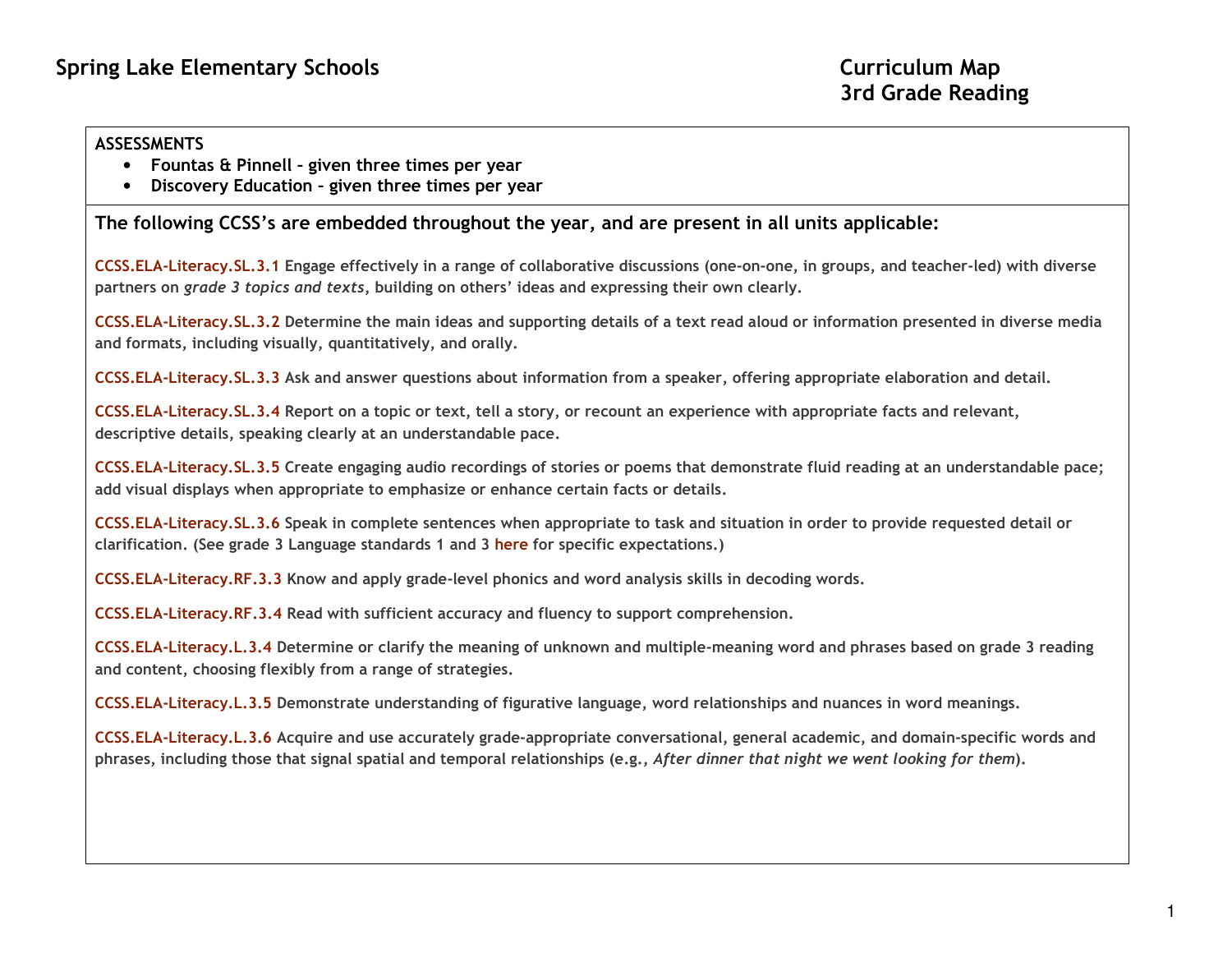| <b>Unit</b>                              | <b>CCSS</b>                                                                                                                                                                                                                                                  | <b>Learning Target</b>                                                                                                               | Resources/<br>Mentor<br><b>Texts</b>                                                                                  | Assessment |
|------------------------------------------|--------------------------------------------------------------------------------------------------------------------------------------------------------------------------------------------------------------------------------------------------------------|--------------------------------------------------------------------------------------------------------------------------------------|-----------------------------------------------------------------------------------------------------------------------|------------|
| <b>Building a</b><br><b>Reading Life</b> | CCSS.ELA-Literacy.RL.3.1 Ask and<br>answer questions to demonstrate<br>understanding of a text, referring<br>explicitly to the text as the basis for<br>the answers.<br><b>CCSS.ELA-Literacy.RL.3.2 Recount</b><br>stories, including fables, folktales, and | I can ask and answer<br>questions referring to the<br>text for evidence.<br>I can determine the central<br>meaning, lesson, or moral | Building a<br>Reading Life -<br>Units of Study<br><b>Lucy Calkins</b><br>Making<br>Meaning:<br><b>Strategies That</b> |            |
|                                          | myths from diverse cultures;<br>determine the central message,<br>lesson, or moral and explain how it is<br>conveyed through key details in the<br>text.                                                                                                     | using details from the text                                                                                                          | <b>Build</b><br>Comprehension<br>& Meaning                                                                            |            |
|                                          | <b>CCSS.ELA-Literacy.RL.3.4 Determine</b><br>the meaning of words and phrases as<br>they are used in a text, distinguishing<br>literal from nonliteral language.                                                                                             | I can determine the meaning<br>of words and phrases and<br>distinguish literal from non<br>literal language.                         |                                                                                                                       |            |
|                                          | <b>CCSS.ELA-Literacy.RL.3.5 Refer to</b><br>parts of stories, dramas, and poems<br>when writing or speaking about a text,<br>using terms such as chapter, scene,<br>and stanza; describe how each<br>successive part builds on earlier<br>sections.          | I can refer to parts of the<br>text when writing or speaking<br>and describe how parts of the<br>text relate to each other.          |                                                                                                                       |            |
|                                          | CCSS.ELA-Literacy.RL.3.7 Explain how<br>specific aspects of a text's illustrations<br>contribute to what is conveyed by the<br>words in a story (e.g., create mood,<br>emphasize aspects of a character or                                                   | I can explain how illustrations<br>contribute to the meaning of<br>the text.                                                         |                                                                                                                       |            |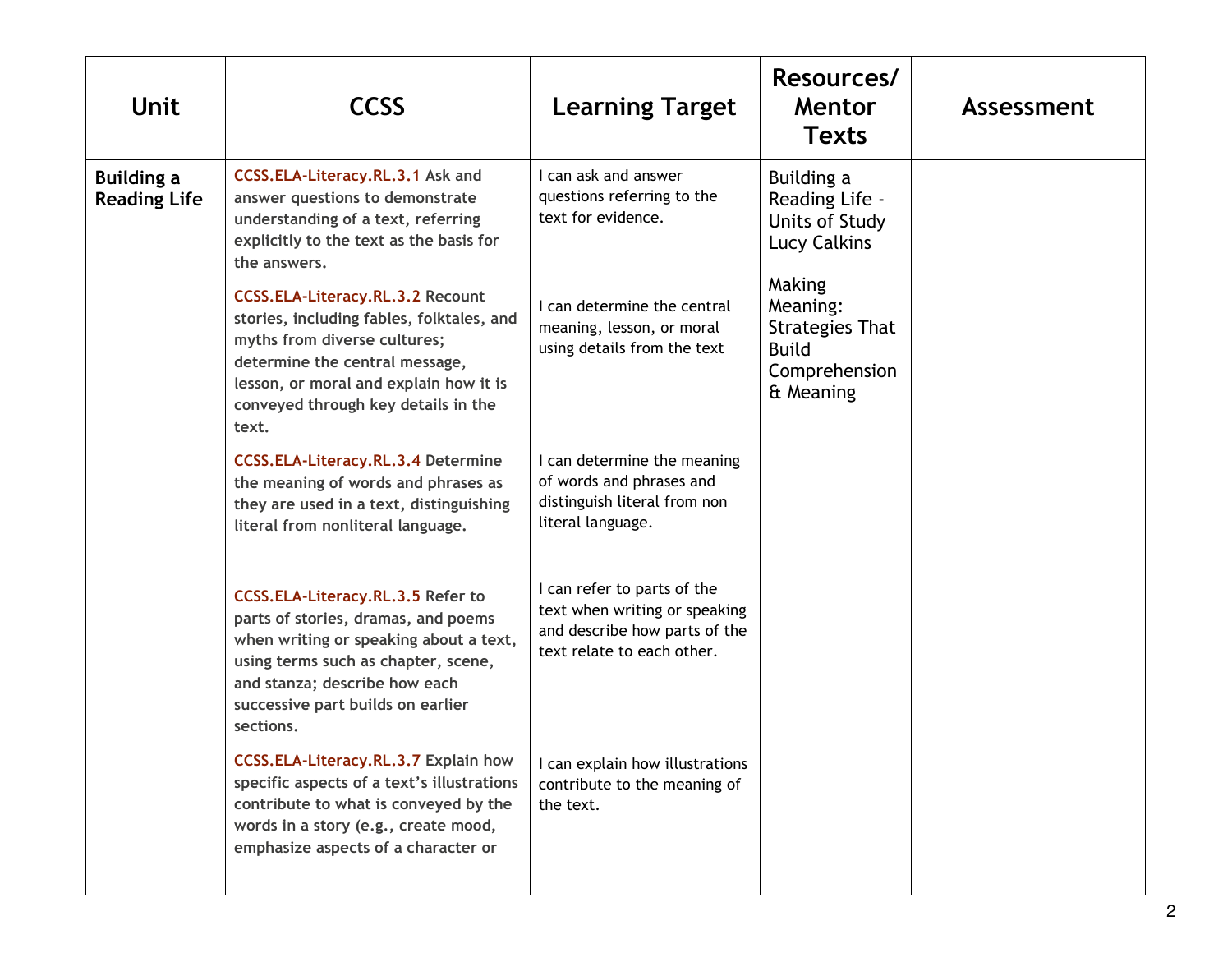| setting)<br>I can comprehend a variety of<br>CCSS.ELA-Literacy.RL.3.10 By the<br>literature at my grade level<br>end of the year, read and<br>with independence.<br>comprehend literature, including<br>stories, dramas, and poetry, at the<br>high end of the grades 2-3 text<br>complexity band independently and<br>proficiently.<br>CCSS.ELA-Literacy.RL.3.1 Ask and<br>I can ask and answer<br>answer questions to demonstrate<br><b>Following</b><br>Constructing<br>questions referring to the<br>understanding of a text, referring<br>Characters<br>Curriculum:<br>text for evidence.<br>explicitly to the text as the basis for<br>into Meaning<br><b>Alternate Units</b><br>the answers.<br>of Study - Lucy<br>Calkins (p128)<br>I can determine the central<br><b>CCSS.ELA-Literacy.RL.3.2 Recount</b><br>meaning, lesson, or moral<br>stories, including fables, folktales, and<br>Making<br>using details from the text.<br>myths from diverse cultures;<br>Meaning:<br>determine the central message,<br><b>Strategies That</b><br>lesson, or moral and explain how it is<br><b>Build</b><br>conveyed through key details in the<br>Comprehension<br>text.<br>& Meaning<br>I can describe the characters<br><b>CCSS.ELA-Literacy.RL.3.3 Describe</b><br>and explain how their actions<br>characters in a story (e.g., their traits,<br>affect the events of the text.<br>motivations, or feelings) and explain<br>how their actions contribute to the<br>sequence of events<br>I can determine the meaning<br><b>CCSS.ELA-Literacy.RL.3.4 Determine</b><br>of words and phrases and<br>the meaning of words and phrases as<br>distinguish literal from non<br>they are used in a text, distinguishing |  |  |  |
|----------------------------------------------------------------------------------------------------------------------------------------------------------------------------------------------------------------------------------------------------------------------------------------------------------------------------------------------------------------------------------------------------------------------------------------------------------------------------------------------------------------------------------------------------------------------------------------------------------------------------------------------------------------------------------------------------------------------------------------------------------------------------------------------------------------------------------------------------------------------------------------------------------------------------------------------------------------------------------------------------------------------------------------------------------------------------------------------------------------------------------------------------------------------------------------------------------------------------------------------------------------------------------------------------------------------------------------------------------------------------------------------------------------------------------------------------------------------------------------------------------------------------------------------------------------------------------------------------------------------------------------------------------------------------------------------------------------------|--|--|--|
|                                                                                                                                                                                                                                                                                                                                                                                                                                                                                                                                                                                                                                                                                                                                                                                                                                                                                                                                                                                                                                                                                                                                                                                                                                                                                                                                                                                                                                                                                                                                                                                                                                                                                                                      |  |  |  |
| literal language.<br>literal from nonliteral language.<br>I can refer to parts of the<br>CCSS.ELA-Literacy.RL.3.5 Refer to<br>text when writing or speaking<br>parts of stories, dramas, and poems                                                                                                                                                                                                                                                                                                                                                                                                                                                                                                                                                                                                                                                                                                                                                                                                                                                                                                                                                                                                                                                                                                                                                                                                                                                                                                                                                                                                                                                                                                                   |  |  |  |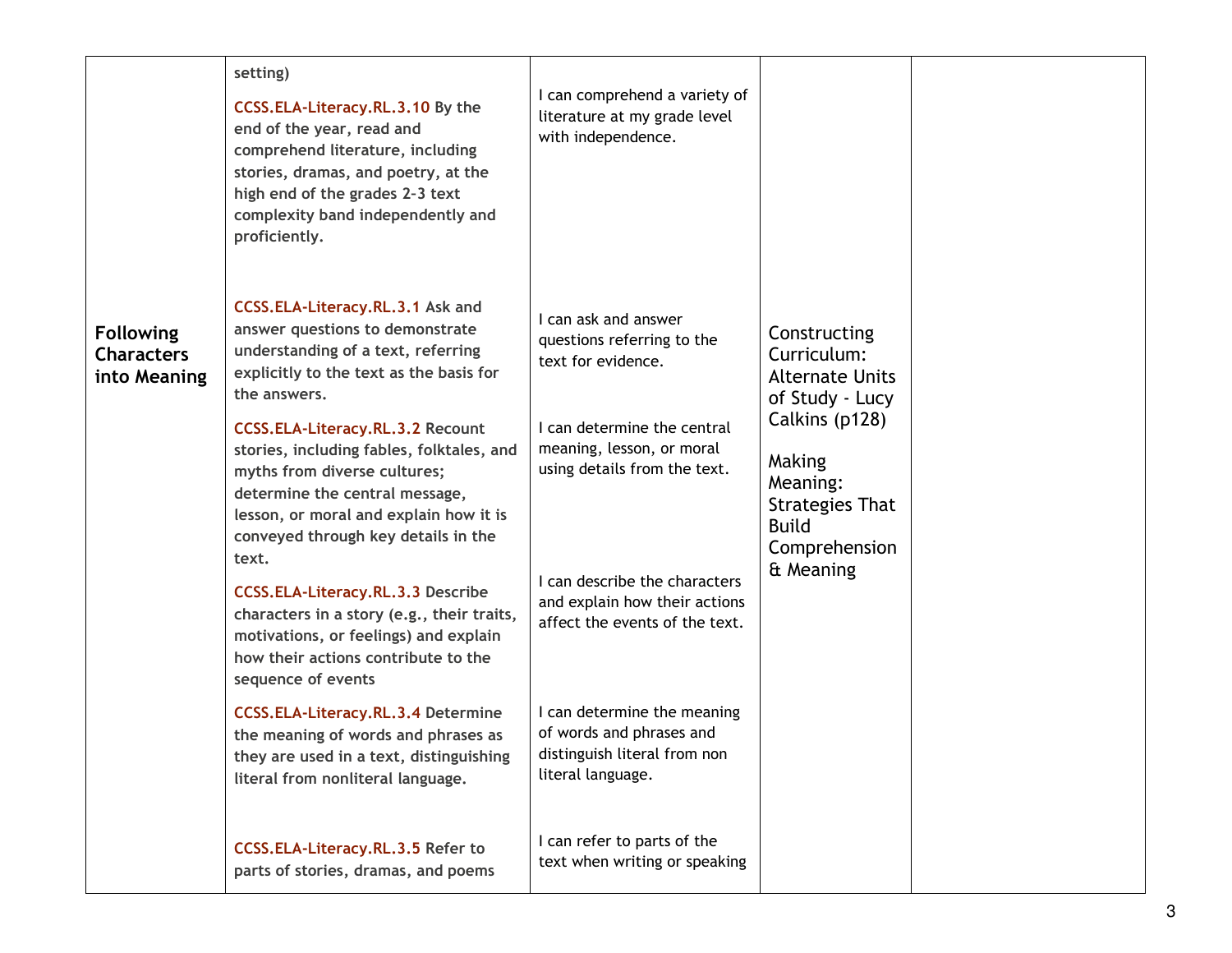|                                         | when writing or speaking about a text,<br>using terms such as chapter, scene,<br>and stanza; describe how each<br>successive part builds on earlier<br>sections.<br><b>CCSS.ELA-Literacy.RL.3.6 Distinguish</b><br>their own point of view from that of<br>the narrator or those of the<br>characters. | and describe how parts of the<br>text relate to each other.<br>I can develop my own opinion<br>separate from the author or<br>characters. |                                                                               |  |
|-----------------------------------------|--------------------------------------------------------------------------------------------------------------------------------------------------------------------------------------------------------------------------------------------------------------------------------------------------------|-------------------------------------------------------------------------------------------------------------------------------------------|-------------------------------------------------------------------------------|--|
|                                         | <b>CCSS.ELA-Literacy.RL.3.7 Explain how</b><br>specific aspects of a text's illustrations<br>contribute to what is conveyed by the<br>words in a story (e.g., create mood,<br>emphasize aspects of a character or<br>setting)                                                                          | I can explain how illustrations<br>contribute to the meaning of<br>the text.                                                              |                                                                               |  |
|                                         | CCSS.ELA-Literacy.RL.3.10 By the<br>end of the year, read and<br>comprehend literature, including<br>stories, dramas, and poetry, at the<br>high end of the grades 2-3 text<br>complexity band independently and<br>proficiently.                                                                      | I can comprehend a variety of<br>literature at my grade level<br>with independence.                                                       |                                                                               |  |
| <b>Navigating</b><br><b>Non Fiction</b> | CCSS.ELA-Literacy.RI.3.1 Ask and<br>answer questions to demonstrate<br>understanding of a text, referring<br>explicitly to the text as the basis for<br>the answers.                                                                                                                                   | I can ask and answer<br>questions referring to the<br>text for evidence.                                                                  | Navigating Non<br>Fiction - Units<br>of Study Lucy<br>Calkins                 |  |
|                                         | <b>CCSS.ELA-Literacy.RI.3.2 Determine</b><br>the main idea of a text; recount the<br>key details and explain how they<br>support the main idea.                                                                                                                                                        | I can determine the central<br>meaning, lesson, or moral<br>using details from the text.                                                  | Making<br>Meaning:<br><b>Strategies That</b><br><b>Build</b><br>Comprehension |  |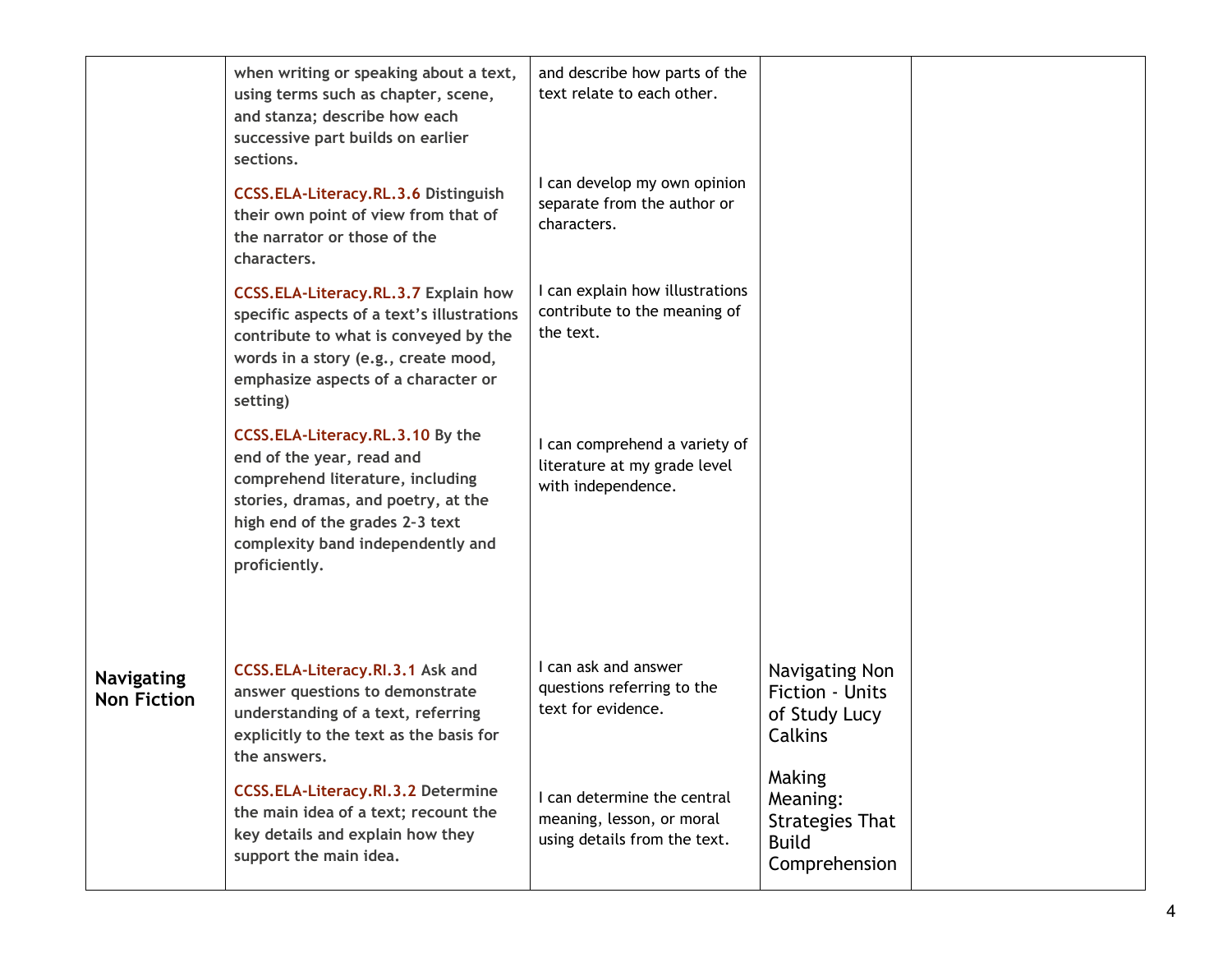| CCSS.ELA-Literacy.RI.3.3 Describe the<br>relationship between a series of<br>historical events, scientific ideas or<br>concepts, or steps in technical<br>procedures in a text, using language<br>that pertains to time, sequence, and<br>cause/effect. | I can describe the<br>relationship between events,<br>ideas, concepts or steps using<br>time, sequence and<br>cause/effect language. | & Meaning |  |
|---------------------------------------------------------------------------------------------------------------------------------------------------------------------------------------------------------------------------------------------------------|--------------------------------------------------------------------------------------------------------------------------------------|-----------|--|
| <b>CCSS.ELA-Literacy.RI.3.4 Determine</b><br>the meaning of general academic and<br>domain-specific words and phrases in a<br>text relevant to a grade 3 topic or<br>subject area.                                                                      | I can determine the meaning<br>of words and phrases related<br>to the text/topic.                                                    |           |  |
| <b>CCSS.ELA-Literacy.RI.3.5 Use text</b><br>features and search tools (e.g., key<br>words, sidebars, hyperlinks) to locate<br>information relevant to a given topic<br>efficiently.                                                                     | I can use text features and<br>search tools to find<br>information on a given topic.                                                 |           |  |
| <b>CCSS.ELA-Literacy.RI.3.6 Distinguish</b><br>their own point of view from that of<br>the author of a text.                                                                                                                                            | I can develop my own opinion<br>separate from the author or<br>characters.                                                           |           |  |
| <b>CCSS.ELA-Literacy.RI.3.7 Use</b><br>information gained from illustrations<br>(e.g., maps, photographs) and the<br>words in a text to demonstrate<br>understanding of the text (e.g.,<br>where, when, why, and how key<br>events occur).              | I can use illustrations, maps,<br>photographs to make meaning<br>of the text.                                                        |           |  |
| CCSS.ELA-Literacy.RI.3.8 Describe the<br>logical connection between particular<br>sentences and paragraphs in a text<br>(e.g., comparison, cause/effect,<br>first/second/third in a sequence).                                                          | I can describe the logical<br>connection between<br>sentences and paragraphs in<br>the text.                                         |           |  |
| CCSS.ELA-Literacy.RI.3.9 Compare and                                                                                                                                                                                                                    |                                                                                                                                      |           |  |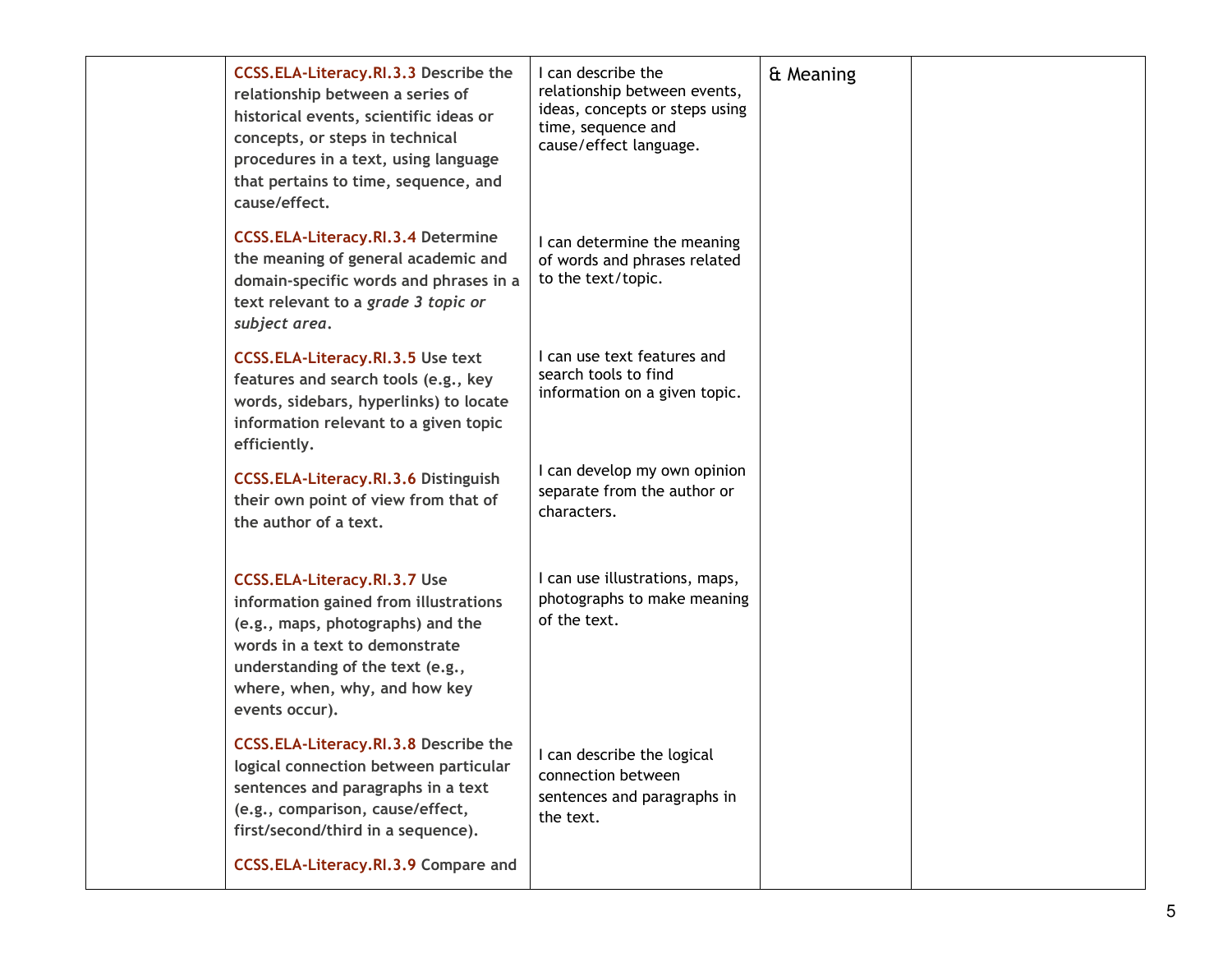|                                         | contrast the most important points and<br>key details presented in two texts on<br>the same topic.<br>CCSS.ELA-Literacy.RI.3.10 By the<br>end of the year, read and<br>comprehend informational texts,<br>including history/social studies,<br>science, and technical texts, at the<br>high end of the grades 2-3 text<br>complexity band independently and<br>proficiently. | I can comprehend a variety of<br>literature at my grade level<br>with independence.<br>I can comprehend a variety of<br>information texts at my grade<br>level with independence. |                                                                                                                                         |  |
|-----------------------------------------|------------------------------------------------------------------------------------------------------------------------------------------------------------------------------------------------------------------------------------------------------------------------------------------------------------------------------------------------------------------------------|-----------------------------------------------------------------------------------------------------------------------------------------------------------------------------------|-----------------------------------------------------------------------------------------------------------------------------------------|--|
| <b>Non Fiction</b><br><b>Book Clubs</b> | CCSS.ELA-Literacy.RI.3.1 Ask and<br>answer questions to demonstrate<br>understanding of a text, referring<br>explicitly to the text as the basis for<br>the answers.<br><b>CCSS.ELA-Literacy.RI.3.2 Determine</b><br>the main idea of a text; recount the<br>key details and explain how they<br>support the main idea.                                                      | I can ask and answer<br>questions referring to the<br>text for evidence.<br>I can determine the central<br>meaning, lesson, or moral<br>using details from the text.              | Navigating Non<br>Fiction - Units<br>of Study Lucy<br>Calkins<br>(Volume 2, Part<br>3), various non<br>fiction trade<br>books<br>Making |  |
|                                         | CCSS.ELA-Literacy.RI.3.3 Describe the<br>relationship between a series of<br>historical events, scientific ideas or<br>concepts, or steps in technical<br>procedures in a text, using language<br>that pertains to time, sequence, and<br>cause/effect.                                                                                                                      | I can describe the<br>relationship between events,<br>ideas, concepts or steps using<br>time, sequence and<br>cause/effect language.                                              | Meaning:<br><b>Strategies That</b><br><b>Build</b><br>Comprehension<br>& Meaning                                                        |  |
|                                         | <b>CCSS.ELA-Literacy.RI.3.4 Determine</b><br>the meaning of general academic and<br>domain-specific words and phrases in a<br>text relevant to a grade 3 topic or<br>subject area.                                                                                                                                                                                           | I can determine the meaning<br>of words and phrases related<br>to the text/topic.                                                                                                 |                                                                                                                                         |  |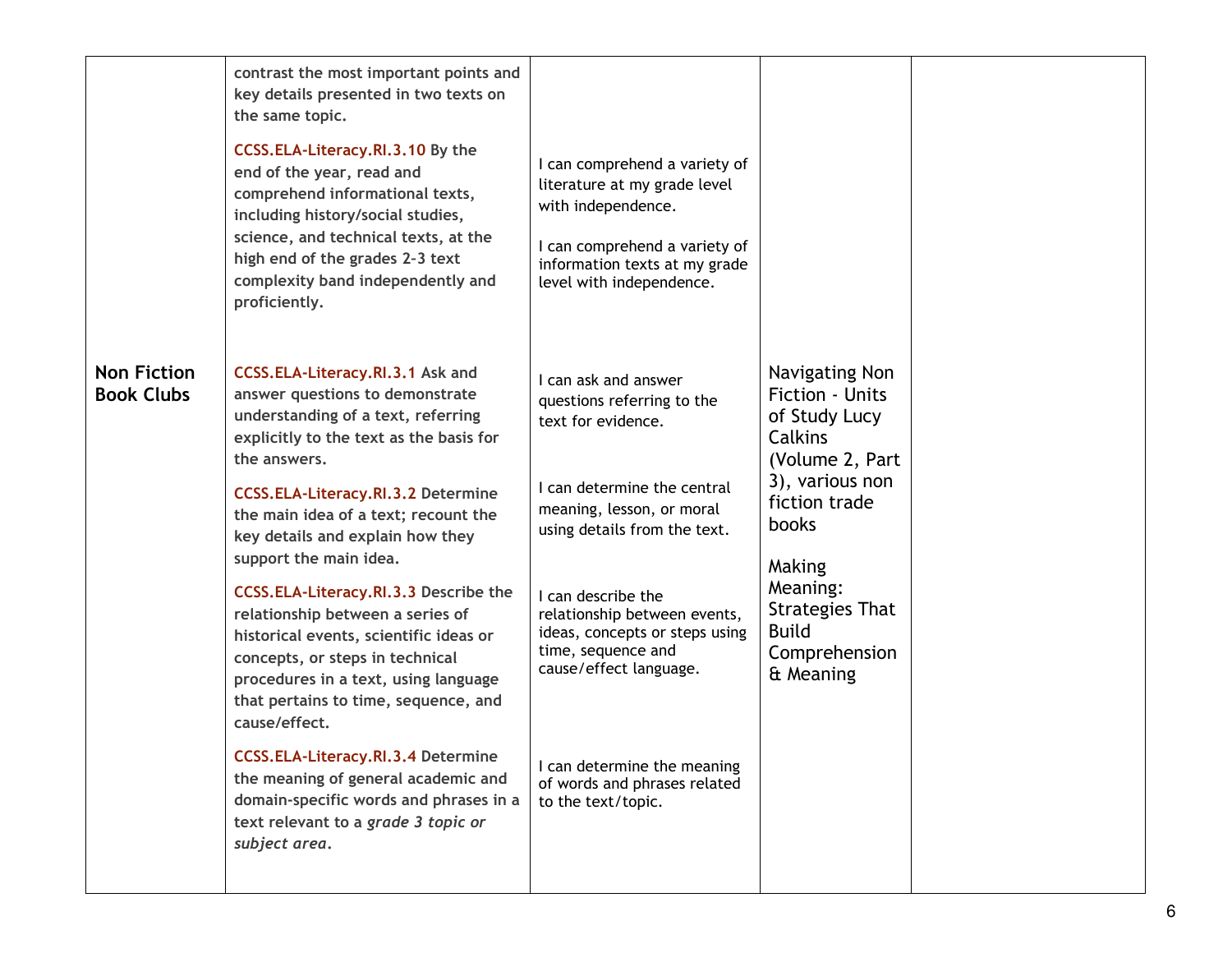| <b>CCSS.ELA-Literacy.RI.3.5 Use text</b><br>features and search tools (e.g., key<br>words, sidebars, hyperlinks) to locate<br>information relevant to a given topic<br>efficiently.                                                                                    | I can use text features and<br>search tools to find<br>information on a given topic.         |  |
|------------------------------------------------------------------------------------------------------------------------------------------------------------------------------------------------------------------------------------------------------------------------|----------------------------------------------------------------------------------------------|--|
| CCSS.ELA-Literacy.RI.3.6 Distinguish<br>their own point of view from that of<br>the author of a text.                                                                                                                                                                  | I can develop my own opinion<br>separate from the author or<br>characters.                   |  |
| <b>CCSS.ELA-Literacy.RI.3.7 Use</b><br>information gained from illustrations<br>(e.g., maps, photographs) and the<br>words in a text to demonstrate<br>understanding of the text (e.g.,<br>where, when, why, and how key<br>events occur).                             | I can use illustrations, maps,<br>photographs to make meaning<br>of the text.                |  |
| <b>CCSS.ELA-Literacy.RI.3.8 Describe the</b><br>logical connection between particular<br>sentences and paragraphs in a text<br>(e.g., comparison, cause/effect,<br>first/second/third in a sequence).                                                                  | I can describe the logical<br>connection between<br>sentences and paragraphs in<br>the text. |  |
| CCSS.ELA-Literacy.RI.3.9 Compare and<br>contrast the most important points and<br>key details presented in two texts on<br>the same topic.                                                                                                                             | I can compare/contrast the<br>most important information in<br>two texts on the same topic.  |  |
| CCSS.ELA-Literacy.RI.3.10 By the<br>end of the year, read and<br>comprehend informational texts,<br>including history/social studies,<br>science, and technical texts, at the<br>high end of the grades 2-3 text<br>complexity band independently and<br>proficiently. | I can comprehend a variety of<br>information texts at my grade<br>level with independence.   |  |
|                                                                                                                                                                                                                                                                        |                                                                                              |  |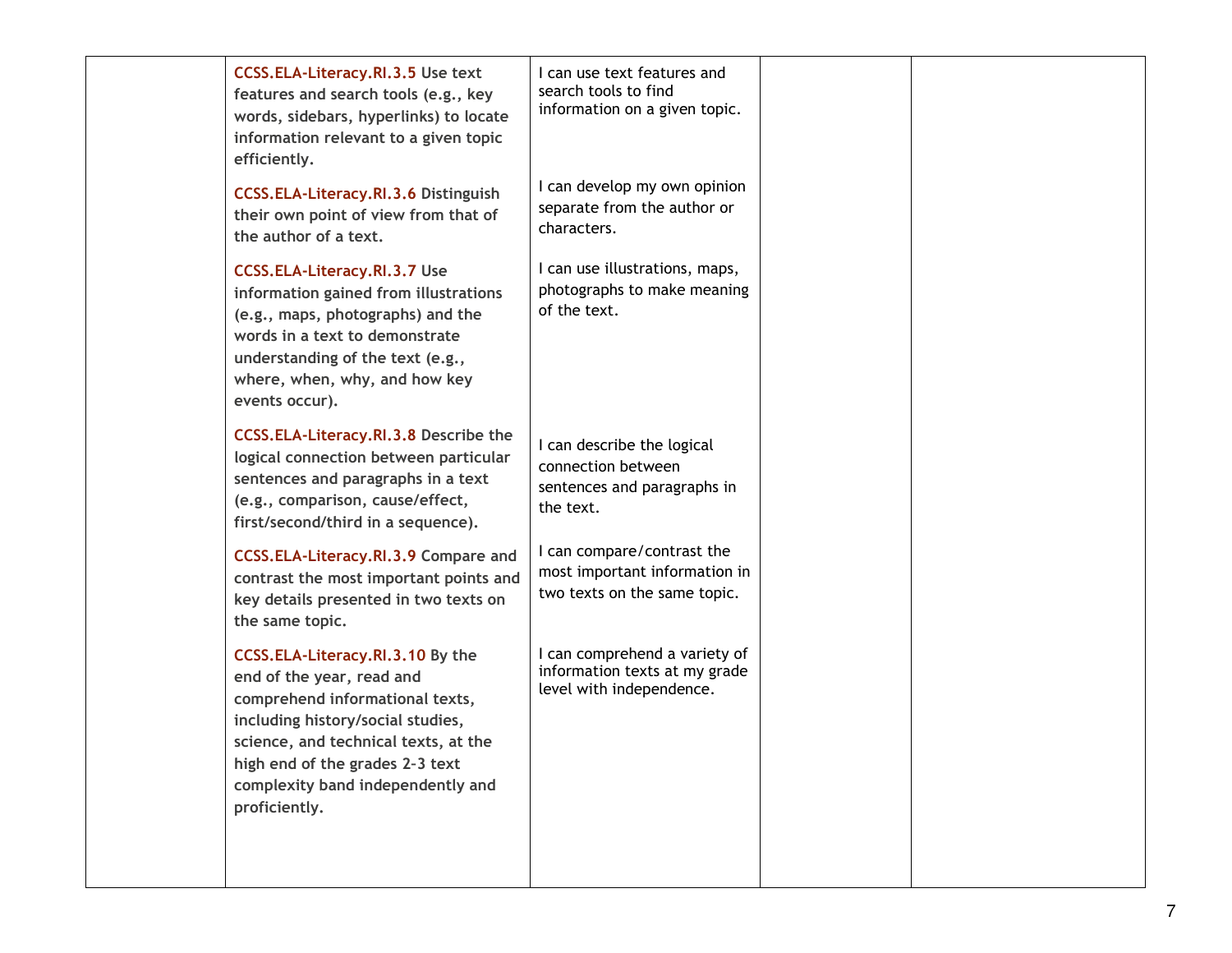| <b>Fiction Book</b><br><b>Clubs</b> | CCSS.ELA-Literacy.RL.3.1 Ask and<br>answer questions to demonstrate<br>understanding of a text, referring<br>explicitly to the text as the basis for<br>the answers.<br><b>CCSS.ELA-Literacy.RL.3.2 Recount</b><br>stories, including fables, folktales, and<br>myths from diverse cultures;<br>determine the central message,<br>lesson, or moral and explain how it is<br>conveyed through key details in the<br>text. | I can ask and answer<br>questions referring to the<br>text for evidence.<br>I can determine the central<br>meaning, lesson, or moral<br>using details from the text. | Making<br>Meaning:<br><b>Strategies That</b><br><b>Build</b><br>Comprehension<br>& Meaning<br>Various fiction<br>trade books |  |
|-------------------------------------|--------------------------------------------------------------------------------------------------------------------------------------------------------------------------------------------------------------------------------------------------------------------------------------------------------------------------------------------------------------------------------------------------------------------------|----------------------------------------------------------------------------------------------------------------------------------------------------------------------|------------------------------------------------------------------------------------------------------------------------------|--|
|                                     | <b>CCSS.ELA-Literacy.RL.3.3 Describe</b><br>characters in a story (e.g., their traits,<br>motivations, or feelings) and explain<br>how their actions contribute to the<br>sequence of events                                                                                                                                                                                                                             | I can describe the characters<br>and explain how their actions<br>affect the events of the text.                                                                     |                                                                                                                              |  |
|                                     | <b>CCSS.ELA-Literacy.RL.3.4 Determine</b><br>the meaning of words and phrases as<br>they are used in a text, distinguishing<br>literal from nonliteral language.                                                                                                                                                                                                                                                         | I can determine the meaning<br>of words and phrases and<br>distinguish literal from non<br>literal language.                                                         |                                                                                                                              |  |
|                                     | <b>CCSS.ELA-Literacy.RL.3.5 Refer to</b><br>parts of stories, dramas, and poems<br>when writing or speaking about a text,<br>using terms such as chapter, scene,<br>and stanza; describe how each<br>successive part builds on earlier<br>sections.                                                                                                                                                                      | I can refer to parts of the<br>text when writing or speaking<br>and describe how parts of the<br>text relate to each other.                                          |                                                                                                                              |  |
|                                     | CCSS.ELA-Literacy.RL.3.6 Distinguish<br>their own point of view from that of<br>the narrator or those of the<br>characters.                                                                                                                                                                                                                                                                                              | I can develop my own opinion<br>separate from the author or<br>characters.                                                                                           |                                                                                                                              |  |